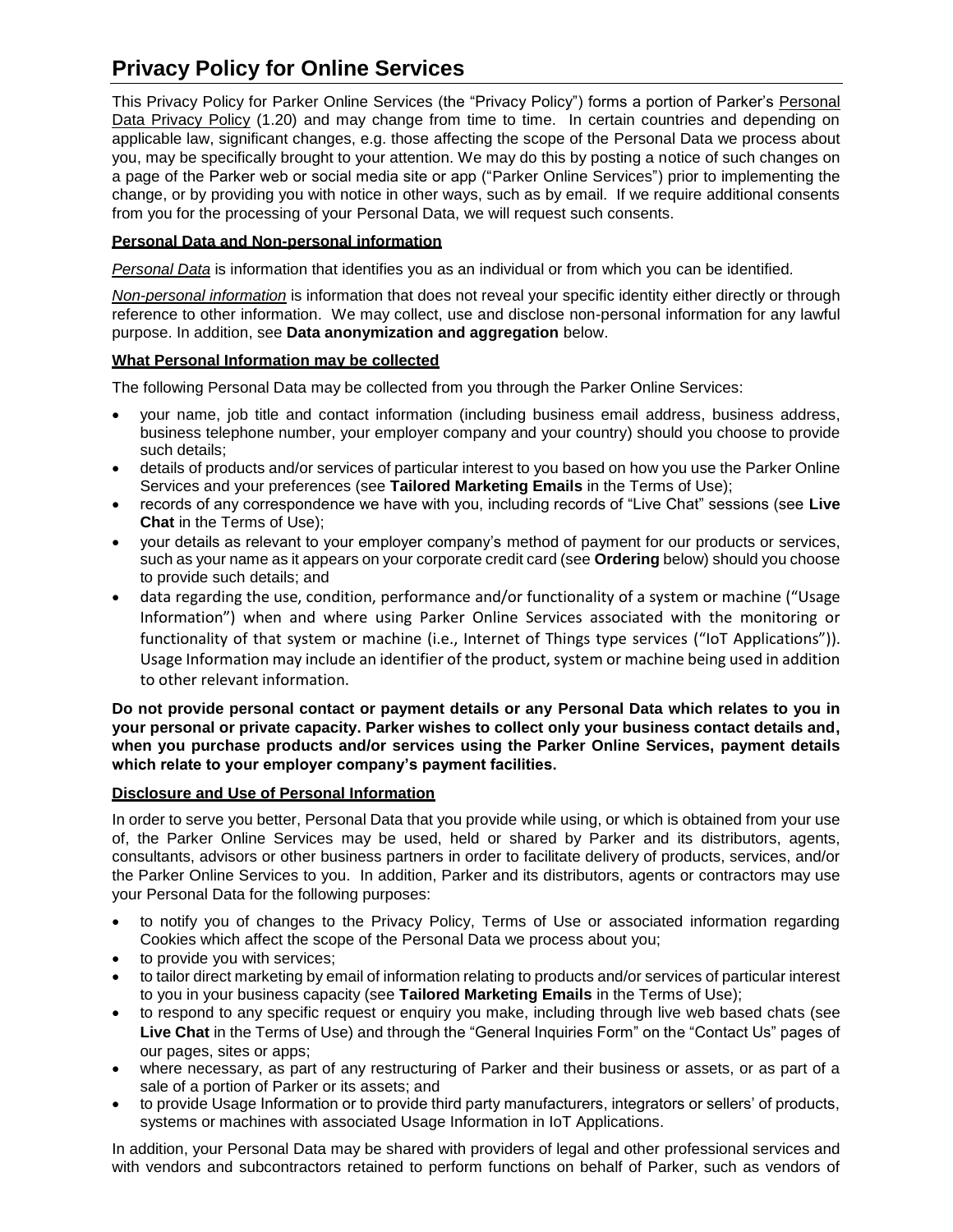email marketing services; vendors operating the "Live Chat" facility, and vendors of data storage and back up facilities, among others.

Your Personal Data may also be disclosed:

- as necessary to comply with applicable laws;
- in response to a court order, or a request for cooperation from a law enforcement or other government agency;
- to establish or exercise legal rights and/or to defend legal claims;
- to identify or bring legal action against someone who may be violating our conditions of use and terms of service;
- to enforce or apply the terms of any of our user agreements;
- to protect the rights, property or safety of Parker, and its distributors, agents, consultants, advisors, , customers, staff, suppliers or others;
- as necessary for responsible corporate governance or as otherwise required or permitted by applicable laws and/or regulations;
- when disclosure is appropriate in connection with efforts to investigate, prevent, or take action regarding illegal activity, suspected fraud, or other wrongdoing;
- to credit card providers if relevant to your chosen method of payment for our products or services(see **Ordering** below); and/or

Neither Parker nor its distributors, agents, consultants, advisors or other business partners will sell, trade or rent to others your Personal Data obtained via the Parker Online Services (except in the sale and/or restructuring of all or part of Parker, as mentioned above).

# **Transfers of Personal Data outside local countries**

Parker is part of a global group of companies headquartered in the United States of America and, the Parker Online Services have users all over the world. Subject to applicable law, any information you supply or which is collected through your use of the Parker Online Services may be transmitted outside of your own country and may be used, stored and processed outside of the country where it was entered. This may include transfers to particular members of Parker; to agents, distributors and/or other persons in their supply chain; and to vendors and contractors retained to perform functions on behalf of Parker. In particular, European Union and Swiss based users should note that their Personal Data will be transferred to countries or territories outside the European Economic Area. Parker seeks to ensure the protection applied to your Personal Data as processed in those other countries or territories is adequate in accordance with applicable law. For transfers to the United States, Parker subscribes to the Privacy Shield Framework, which has been determined to provide adequate protections for the transfer of Personal Data of European Union and Swiss residents.

# **Consent**

IF YOU CHOOSE TO USE THE PARKER ONLINE SERVICES, WE WILL COLLECT PERSONAL DATA ABOUT YOU, AS DESCRIBED BELOW. In certain countries, you may be required to provide your express consent to this Privacy Policy and its associated Terms of Use, and information regarding Cookies before being able to use the Parker Online Services.

BY USING ONE OR MORE OF THE PARKER ONLINE SERVICES, YOU CONSENT TO THE COLLECTION AND USE BY PARKER AND ITS DISTRIBUTORS, AGENTS, CONSULTANTS, ADVISORS OR OTHER BUSINESS PARTNERS OF THE PERSONAL DATA MENTIONED IN THIS PRIVACY POLICY AND ITS ASSOCIATED TERMS OF USE, AND INFORMATION REGARDING COOKIES.

YOU FURTHER CONSENT TO YOUR PERSONAL DATA BEING TRANSFERRED BY PARKER OUTSIDE YOUR OWN COUNTRY (INCLUDING OUTSIDE THE EUROPEAN ECONOMIC AREA). Please do not use the Parker Online Services, or provide your Personal Data through any of the Parker Online Services, unless you consent the transfer of your Personal Data by Parker outside your own country (including outside the European Economic Area). This is explained in more detail in this Privacy Policy, in particular see **Transfers of Personal Data outside of local countries** below.

Your attention is specifically drawn to data transfers which happen when you use the "**Live Chat**" feature on Parker pages, sites or apps such as www.parker.com. Please do not choose to use "**Live Chat**" unless you consent to your Personal Data being transferred outside your own country (including outside the European Economic Area, as relevant) to:

 Parker and its distributors, agents, consultants, advisors or other business partners in order for them to respond to your enquiries, and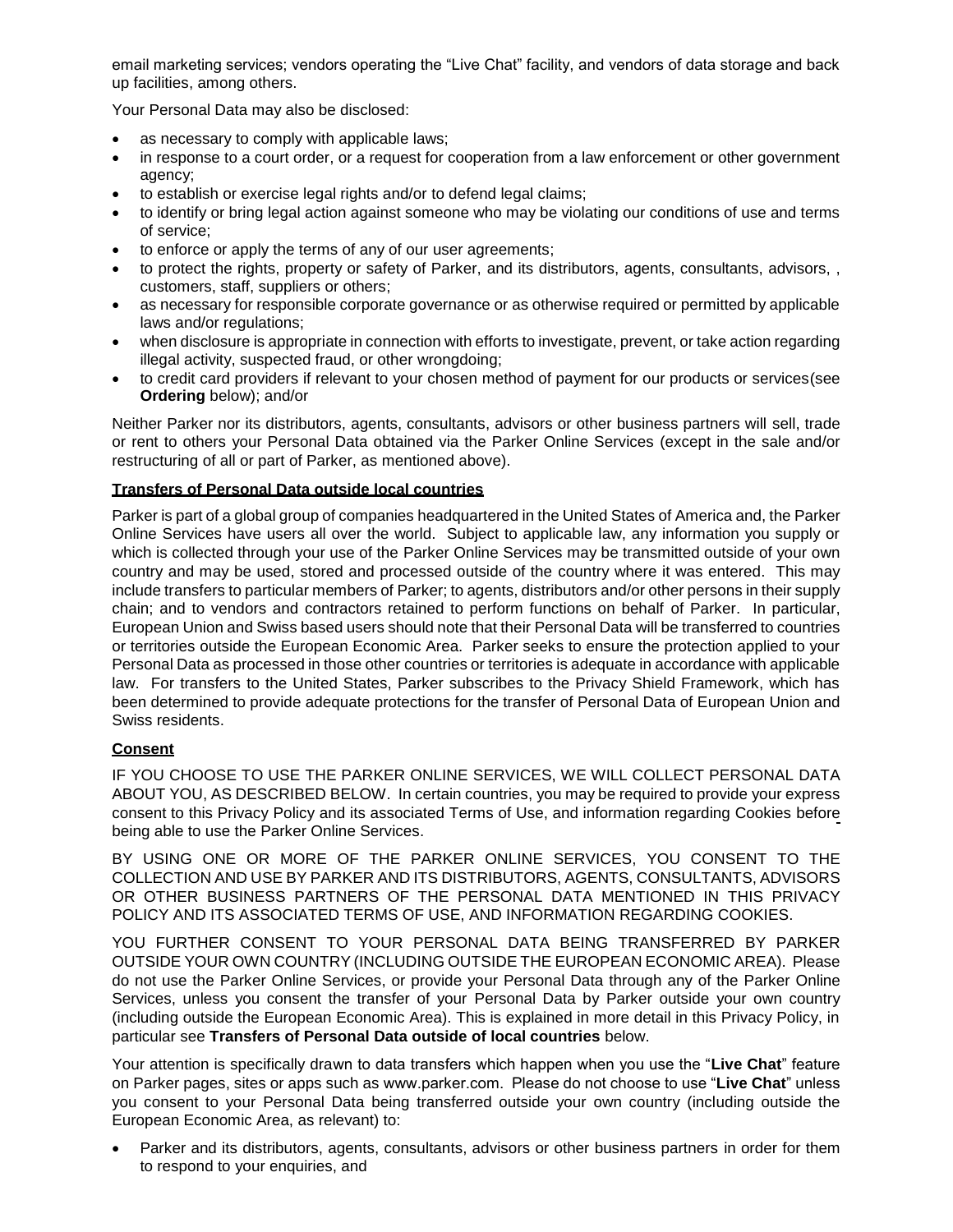the third party vendor operating "Live Chat".

In certain countries and depending on applicable law, you may be asked to tick a box or make other affirmative indications that you accept this Privacy Policy and its accompanying Terms of Use and information regarding Cookies and that you provide your consent as set out in these documents.

Please note that there may be justifications other than consent on which Parker will rely for the collection, use and/or transfer of your Personal Data.

# **Ordering**

Certain Parker Online Services may allow you to place orders for Parker products or services. When you place an order using a Parker Service, the credit card or payment information that you submit will be transmitted in a secured format using secure server software (SSL) which encrypts this information. Of course, your credit card information will be submitted to the credit card institution for processing.

### **How to obtain copies of your Personal Data and how to update it**

If you believe that any Personal Data that we have about you is inaccurate or incomplete, please contact Parker as follows:

> Parker-Hannifin Corporation Attn: Legal Department 6035 Parkland Boulevard Cleveland, Ohio 44124 U.S.A.

or by e-mail to: [dataprivacy@parker.com](mailto:dataprivacy@parker.com)

In certain cases and depending on applicable law you may be entitled to obtain copies of your personal information either free of charge or for a small statutory fee.

#### **Data anonymization and aggregation**

Parker may use certain information gathered from the Parker Online Services to compile anonymized aggregated demographic data about their users, sales, traffic patterns, and related site information, such as which pages of a website are used most frequently (see also **IP Addresses** in the Terms of Use). Parker may use that information to help develop, deliver, and improve their products, services, content, and advertising. If provided to third parties, this data will include no Personal Data. The anonymized aggregated demographic data may also be used for statistical analysis and administration, including analysis of trends, carrying out actuarial work, tailoring products and services, risk assessment and analysis of costs and charges in relation to products and services of Parker.

We may use Cookies to create user profiles under pseudonyms for marketing and market research purposes and to adjust our pages, sites or apps to our users' needs. Unless you have consented by becoming a registered user, the usage profiles will not be merged with Personal Data about the holder of the pseudonym and, the information will not be used to identify the user of our pages, sites and apps. See Parker's document on Cookies for more information regarding the management of your cookies.

### **Location-Based Services**

Some of the Parker Online Services include location-based services that require your Personal Data for the feature to function. To provide location-based services, Parker may collect, use, and share precise location data, including the real-time geographic location of your computer or device. Unless you have consented by becoming a registered user, the location data is collected anonymously in a form that does not personally identify you and is used by Parker to provide and improve location-based products and services. For example, Parker may share geographic location with application providers when you opt in to their location services.

### **Links to Third Party Sites**

The Parker Online Services may include links to pages, sites or apps operated by third parties ("Linked Sites"). The Linked Sites may not be under the control of Parker and, Parker is not responsible for the content of any Linked Site or of other links located in a Linked Site. Parker provides links to the Linked Sites for convenience only and, the inclusion in the Parker Online Services of any such links does not imply an endorsement by Parker of the Linked Sites. Please note that the Linked Sites will have different policies